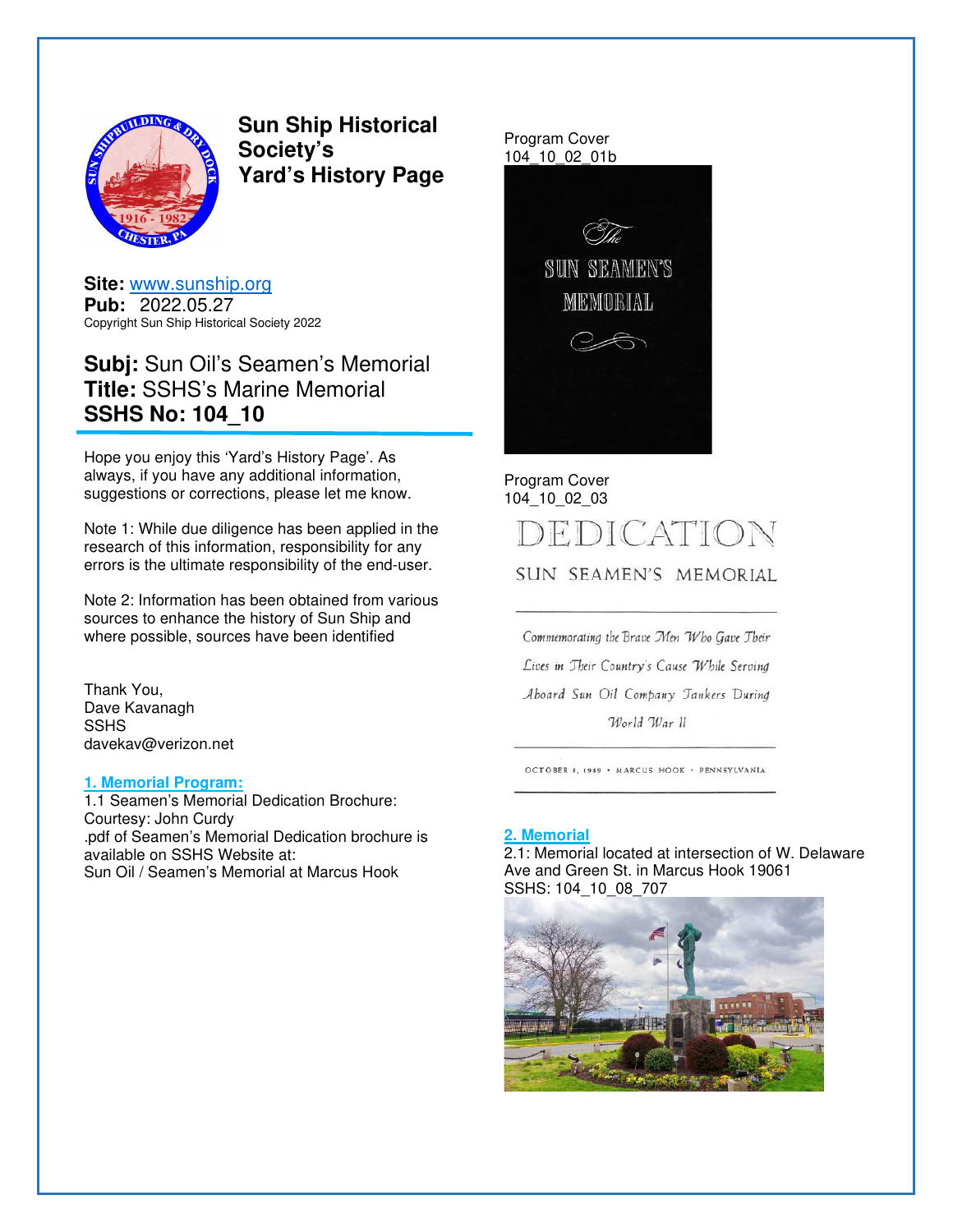# **3. Ship's Plaque's on Memorial**

**3.1 M.S. Sunoil** Sun Ship Hull-106. Keel Laid: 1927.05.27 Launched: 1927.10.22 Delivered: 1927.11.30 Torpedoed and sunk on 1943.04.05 while in transit from Halifax to the Clyde.

# **Memorial Plaque**



**3.2 M.S. Atlantic Sun**  Sun Ship Hull-212 Keel Laid: 1940.08.05 Launched: 1941.01.11 Delivered: 1941.03.20 Torpedoed 1943.02.17 off Cape Race, Newfoundland.

#### **Memorial Plaque**  SSHS: 104\_10\_08\_712b



**3.3 M.S. J.N. Pew** Sun Ship Hull-039 Keel Laid: 1920.11.05 Launched: 1921.04.23 Delivered: 1921.09.14 Torpedoed and sunk on 1942.02.21 West of Aruba.

Memorial Plaque SSHS: 104\_10\_08\_713r